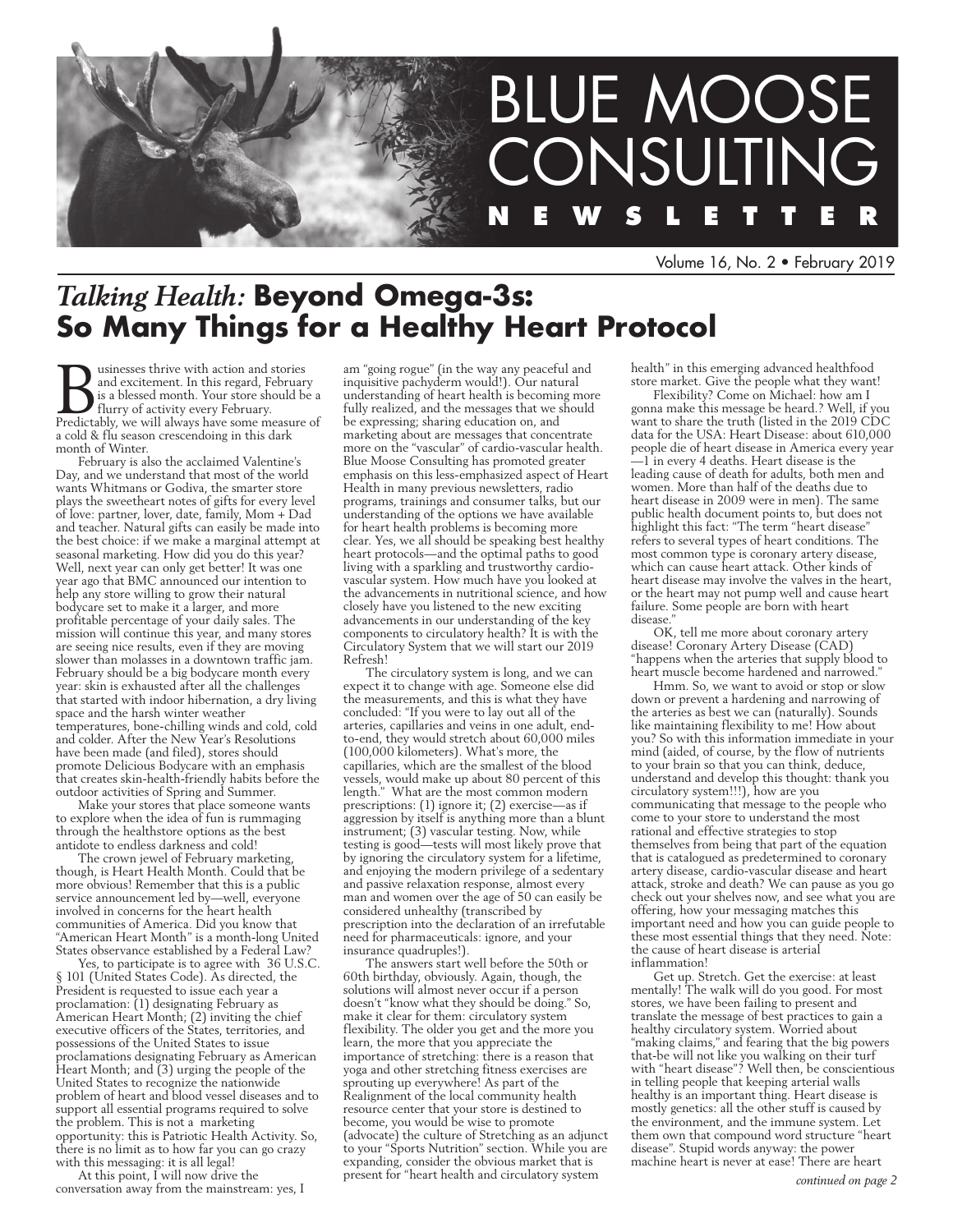#### **A Healthy Heart** *continued from page 1*

issues that are electrical: and we are not the people to address that. If we can defuse the legal landmines by identifying realities that we can help people with, to improve then we can truly make our Healthy Heart section valuable, and successful!

Yes, people should consider professional healthcare supervision if they have real heart disease: but we are not all sick!? Healthy people can sometimes forget that they need to keep the superhighways of their circulatory system clean and flowing freely; and they sometimes need to be directed to nutritional opportunities that can help them naturally and nutritively keep their body systems working optimally. Healthy Circulation, here we come!

60,000 miles of teeny, tiny stretchy pipe. It was built (thank you). It has evolved to perform, so that the species advances—and it is always in need of repair. First: no trash dumping along the human circulatory system highway! One of the best things that modern allopathy has done in this Century is speak out loudly against transfats. The reduction of transfat consumption in the US food market is their victory: we supported them, and must continue to do so…but let's try to be friends where we can and get along! Next up is the persnickety free radicals.

Yes, all those sensitive arterial vascular channels are actually little localized ecosystems, like a non-stop series of small towns on a neverending, life-supporting super-highway. They are controlled by neurotransmitters like nitric oxide, their road potholes are filled by cholesterol and they are always trying to sweep the detritus of free radical litter off the streets so that commerce can flow fruitfully! Free radicals clutter our body ecosystem worse than all the plastic straws and six-pak plastic wrappers in the ocean. Antioxidants are physio-active, free-radical diffusers that mollify what could easily become a destructive cascading tornado. Most people either misunderstand or have never tried to understand antioxidants: or, they have been made to be afraid of them by some anti-food conspiracists!

The Circulatory System appreciates antioxidants, so keep them flowing in the diet: and promote that truly radical hypothesis: antioxidants are foundational nutrition. Antioxidants cool down some of the heat in the tubes, so that flexibility is maintained, and blockages are avoided.

Marketing the story? Consider that many red fruits & foods are good for heart health. The antioxidant colors of the red hue are what kids should consider when coloring in their minds with what is good for them: red pomegranate hearts, ripe red hawthorn berry painted within the lines of good health. Raspberries, red grapes, cranberries: all the berries. And beets: beets are the current darling of people looking to increase their body's own natural production of nitric oxide. Red antioxidants to counter the free radical invasion: We have to teach for Seven Generations!

Cellular anti-inflammatories: here is the biggest nutritional message! The words almost seem revolutionary, and maybe that is why people are so hesitant to master this subject. Does your neighborhood know that nutrition has gone Star-Trek galactic since Vitamin C made its promise onto the front-cover of the orange juice containers in the 1960s? How can you get your sister-in-law and your shopping-buddy to become curious about CoQ10 + Ubiquinol, Glutathione and Superoxide dismutase (SOD)? If you just turned down the volume of your own internal interest-meter, then you are probably not going to gain on the progress that has now mostly gone mainstream. Each of these intracellular antioxidant nutrients works at the source to

**Delicious Sales with natural Bodycare in 2019: Embrace a Realignment**

# **SMART BUYING**

#### AromaFREE® from Aroma Land® has beautiful new labels.

In the Spirit of a store focus realignment in the War Against Toxins (2019), you need to let your community know that you have multiple bodycare solutions for people with allergies +

skin sensitivities. This market is huge! AromaFREE® products can also be cross-merchanded next to your Essential Oil category: as people who love to play with scents, also love to make their own products.

Just create a sign saying *AromaFREE® bodycare: "Have FUN & Enjoy!"*

As with all Aroma Land® Bodycare Collection products:

• 100% Pure Plant-Based Ingredients, Exceeds EU Cosmetic Directive Guidelines.

• No Petroleum Products, Parabens, Synthetic Fragrances, "Parfums", "Botanical Parfums",

NO Artificial Colors, Formaldehyde or Sodium Lauryl Sulfate. Simple, safe, pure an unscented:

#### • Hand & Body Lotion • Shower Gel • Hair Conditioner • Shampoo *+ Two, Perfect near the Essential Oil set:*

• Massage Oil: Created exclusively from cold pressed plant oils, enriched with Vitamin E, Sunflower seed oil, Grape seed oil, Safflower seed oil, Rosehip fruit oil, Avocado oil.

• Bath Salts: Combines the therapeutic properties of Dead Sea, Epsom, and desert mineral salts to create a

deeply penetrating Bath Salt.

*Rationale: Get new product placement in February, and then highlight with the March AromaFREE® Promo: Voila! ~ a new section is born!*

# ~~~~~~~~~~~~~~~~~~ **Reasons to buy Aroma Land®:**

• Best value. Best quality. Products made in-house in Santa Fe, New Mexico

• 50%-margin line: great profit for the store, with consistent, 2-month Promos

• Good people: Women-owned, Elizabeth Bezzerides; world-renowned Aromatherapist, Ralf Moller.

Impeccable blends

• Quality at every step. • Tincture and essential oils bottles all from Germany… • ALL bottles Bodycare Collection: made in America. BPA-free

**Launching in late February:** 

**Essence of Well Being® CBD Massage Oil = 20 mg CBD** 

8 fl. oz. Soothing Massage Oil, with Arnica + CBD. AromaFree® Massage Oil with CBD 8 fl. oz. Soothing Body Oil, with Arnica + CBD. AromaFree® Body Oil with CBD

Enter the CBD market with a company trusted through 31-years of business in the natural channel to health food stores. Aromaland now presents Aromaland Wellness

prevent varying forms of destructive free-radical damage, so if you have a hard time saying:

*"Intracellular antioxidants include low molecular weight scavengers of oxidizing species, and enzymes which degrade superoxide and hydroperoxides. Such antioxidants systems prevent the uncontrolled formation of free radicals and activated oxygen species, or inhibit their reactions with biological structures."*

then just say they are integral and good for stopping damage inside the cells, as the extracellular antioxidants like Vitamin C, and the Carotenes and Abigenol work throughout the body outside the cell to prevent destructive havoc—literally battling for your body's 70 billion cells which can be attacked up to 10,000 times a day. The extra benefit of these intracellular antioxidants is that they help to preserve the sanctity of your holy grail, your DNA.

Before we go inside the cell (remembering that the entire breadth of the circulatory superhighway is made up of brick-like walkways of three-dimensional cells!), let's give positive acclamation to the antioxidants that are so essential on the cell-wall surface. The Omega-3s, EPA and DHA, are critical for how the cell works: nutrient in and energy out. EPA/DHA form the foundation of the cell's fort, its home its life space. EPA/DHA are the protective accordion that covers the cell's surface, making sure that nothing bad gets into the party. And, EPA and DHA are always anti-inflammatory!! But wait, there is more. EPA and DHA from Omega-3 fats are also principally important intracellularly performing many functions including as antioxidants. Yes, the Omega-3 fatty acids, EPA (Eicosapentaenoic acid) and DHA (Docosahexaenoic acid) are the clear modern winners in our natural messaging of Good Heart Health. Good Heart Health starts with Good Fats and Good Proteins. Food Therapy.

Proper antioxidant support for every cell in the body begins with correcting the Omega-3 Deficiency! Your job is to make it attractive that everyone understands that quality Omega3s, in at least the minimal daily prescription of 500 mg of EPA + DHA per daily, is non-negotiable. And where should they buy this food—via fish oil or algal oil?— in your store. Therefore, every February should be EPA/DHA month!! The biggest shout-out that you can make: LOUD messaging. EPA and DHA should always be the official sponsor of February Heart Health month.

**Nordic Naturals**® now runs one of its two National Marketing support campaigns in February to help you in this mission (the other national campaign is "Back to School"!) The opportunities are presented to you, and my only comment is—as the doors to February are open and the customers are here now, looking—are you business-savvy enough to seize the moment?

The good news is that heart health and circulatory system imbalances are endemic and year-round. Starting late: get that Heart Health endcap up now! A Nordic Naturals® floor display is the most beautiful thing in your store in February: and one of the most important things that you can do for community health. Adults, kids, Seniors, teens, the athlete, people with every manner of dis-ease—all need the good fats that create body homeostasis.

If I were running a store today, I would focus on Nordic's *Ultimate Omega 2x*® products because they are the conduit to getting more EPA/DHA in daily compliance as efficiently as possible. Since Nordic Naturals® stands alongside the Independent Health Store, and has a solid MAP-policy, this is a product that your store can own. Simple: sell the best in your store! Since people trust the Nordic Naturals® name, this is the perfect opportunity to capture the customer looking for those other Heart Essentials: CoQ10, Ubiquinol and Vitamin D. The menu for Heart



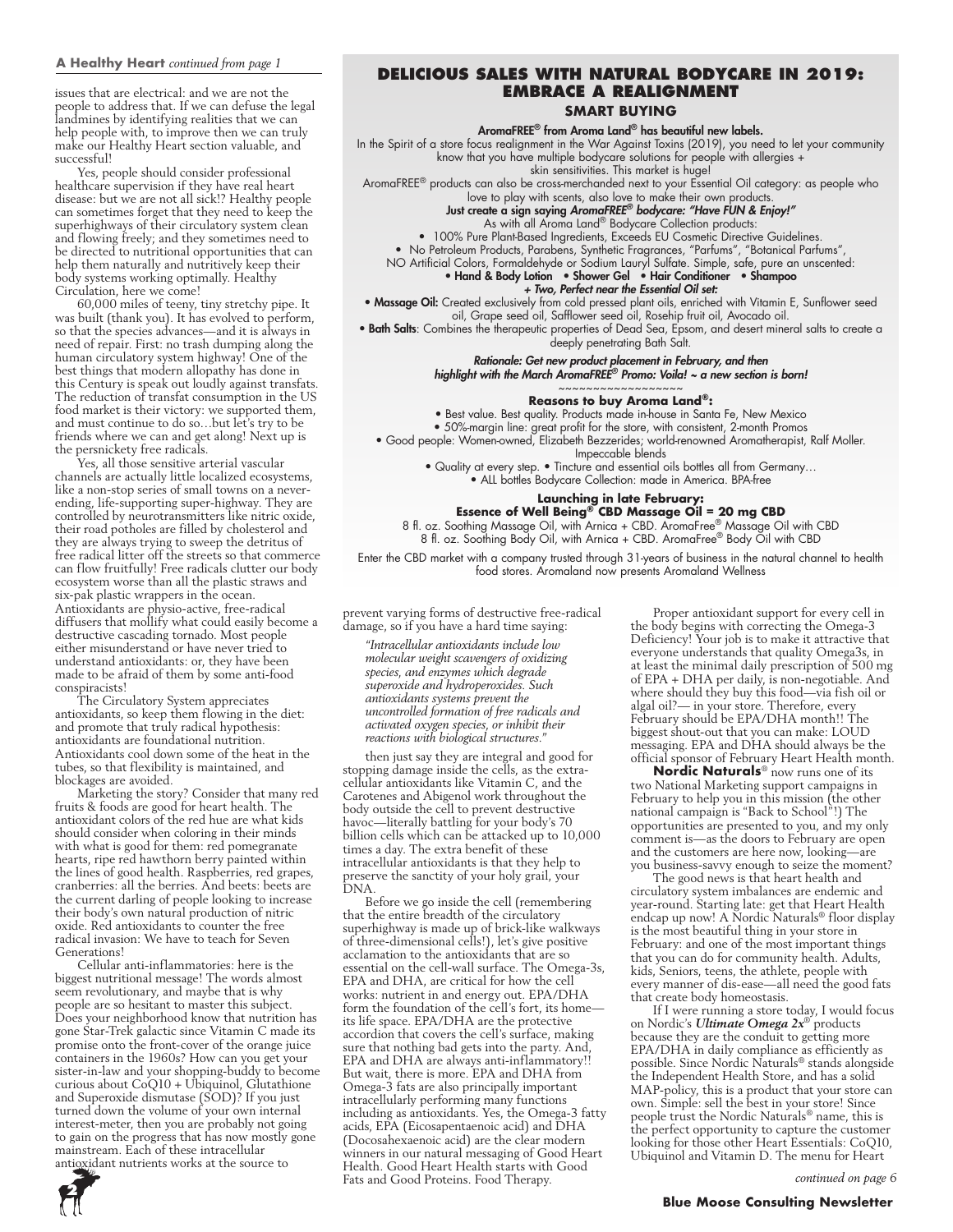

**Nurturing Naturally Since 1987** 

# **February 2019 Promotions 20% off Discount**

**select OTC formulas** 

- $\sim$  Liquid or Pellet complexes listed below^ (Qty. 4+ per SKU)^ **• Cold Sores • Fever~Infection** 
	- **Libido Kids Teething~Colic**

# **Homeopathic OTC Formulas**

Available in 1 fl. oz. + pellets in 1 oz. glass bottle *Cold Sores* for symptoms associated with eruptions + sores of the lips & mouth

such as itching, crusting, redness + pain. (N039) *Fever ~ Infection* for associated symptoms such as aches, chills, fatigue, sweating, nausea + loss of appetite. (N004)

*Libido* for associated symptoms such as decreased desire, dryness, anxiety, hypersexuality + other related symptoms. (N068)

www.newtonlabs.net/Libido/productinfo/N068/ *Kids Teething~Colic* formulated for associated symptoms such as inconsolable crying, painful & swollen gums + sleeplessness.

- Shelf tags announcing the sale included your order
- Cannot be combined with other discounts
- Monthly promos will be advertised through the Newsletter = website/social media pages

# **Help OUR Kids:** *Kids Teething- Colic* (F026)

Directions: Children, ages 0 to 11, give 3 drops or pellets by mouth (ages 12 and up, give 6 drops or pellets) as needed or as directed by a health professional. Under age 2, crush/dissolve pellets in purified water. Sensitive persons begin with 1 drop or pellet and gradually increase to full dose.

+ Testimonials: "When my son was a teething infant, we used these drops. It was amazing how quickly they worked to calm him down! Totally worth the buy! Im buying them again right now for my daughter, who is teething now." - Shanna, TX ~~~~~~~~~~~~~~~~~~~~~~~~~

## **Why Homeopathy?: BECAUSE IT WORKS!**

Why Choose NEWTON? ~ Expertise & Experience ~ Quality & Safety ~ Environmental Awareness ~ Variety & Selection ~ Economical & Efficient

Made in America ~ Family-Owned • 1987-2019: 32 Years of Excellence *Newton Labs is an official service-connected, veteran-owned business.*



CLINICALLY PROVEN IMMUNE SUPPORT

**Keep Immunity High: Immune Health Basic® "IF/Then Sale" SUPPORT: Put the best-selling WGP® on sale [60 ct.] @ 20% OFF**

**THE DEAL: IF** the retailer continues to stock all five (5) Skus of Immune Health Basics® Wellmune WGP® **THEN,** the store shall receive the: Wellmune WGP® 250 mg. 60 cap size on reorders through February 28, 2019 @ **20% OFF** wholesale.

**The needed 5 immune-supporting items: Wellmune WGP® in many dosages for every need:**

- 125 mg 60 ct. 250 mg 30 ct.
- 250 mg 60 ct. 500 mg 60 ct.

*+ a product perfect for the little ones….*  Children's Chewable 25 mg 60 ct.

~~~~~~~~~~~~~~~~ NEW YEAR, NEW BOTTLE/LOOK, NEW EXCITEMENT **The Silver Fir Tree nutrient, ABIGENOL®**

 $\sim$  packed with 6 phenolic acids, three flavonoids + four lignans

Shipping NOW**: RevUp Wellness®: a new powerful nutraceutical Silver Fir Extract: now in beautiful new** 

**bottles in a box** • Rev•Up Wellness® **DEFENSE** with Wellmune® • Rev•Up Wellness® **ENDURANCE** 

• Rev•Up Wellness® **VELOCITY** with Wellmune®

(all w/) European Silver Fir Bark extract: Abigenol® Ask your BMC Rep for new placement promotions!

*GROW NEW BUSINESS with scientifically-proven nutritional support http://immunehealthbasics.com*



### **WARNING: IMMUNE SEASON IN EFFECT February Promotion 20% OFF**

Mix and Match 20 or more unites for a 20% Discount. Reorders will receive the same discount throughout the promotional period. Discount applies to 1, 2 + 4 oz. sizes

# **IMMUNE SYSTEM & SLEEP SUPPORT HERBS**

- Black Elderberry liquid herb extract  $1 + 4$  oz.
- Black Elderberry, Alcohol-Free liquid herb extract  $1 + 4$  oz.
- Daily Immune Builder™ liquid herb extract 1, 2 + 4 oz.
- Herbs on the Go: Immune Season™ liquid herb extract 1 oz. • Rapid Immune Boost™ liquid herb extract 1, 2 + 4 oz.
	-
	- Soothing Throat Spray™ liquid herb extract 1 oz. Super Echinacea® liquid herb extract 1, 2 + 4 oz.
	- Relaxing Sleep™ liquid herb extract 1, 2 + 4 oz.
	- Herbs on the Go: Bed Time™ liquid herb extract 1 oz.
	- Valerian liquid herb extract  $1 + 4$  oz. • Valerian, Alcohol-Free liquid herb extract  $1 + 4$  oz.

• Oregano Spirits™ liquid herb extract 1 + 4 oz. • Osha liquid herb extract 1 + 4 oz.

#### ~~~~~~~~~~~~~~~~~~~~~~~~~~~~~~~~ **PROVIDE SUPPORT!!**

• Daily Immune Builder™ liquid herb extract 1 oz., 2 oz. + 4 oz. A trustworthy "prepare-and-restore" formula^ (formerly Immune Defense).<br>Ingredients: Proprietary extract blend of fresh Echinacea (purpurea) root\*, Reishi (hypredienty setra mushroom<br>https://wildcrafted Prickly Ash bark\*

• Herbs on the Go™: Immune Season™ liquid herb extract spray 1 oz.<br>Provides complex support for a healthy immune response^

An intuitive format, making it easier to include herbs in your healthy everyday habits!!<br>Ingredients: Proprietary extract blend: fully-ripened Black Elderberry fruit,\* Astragalus root,\* fresh<br>\*eartified organic Echinacea

# • Rapid Immune Boost™ liquid herb extract 1 oz., 2 oz. + 4 oz. A famous "feel-better-faster" formula^. (formerly Echinacea-Goldenseal).

Ingredients: Proprietary extract blend: fresh Echinacea root\*, cultivated certified organic Goldenseal rhizome & rootlet\*, Osha root, fresh Spilanthes whole flowering herb\*, Yerba Santa herb, Horseradish root\*, Ginger rhizome\*, Black Elderberry fruit\*, Yarrow flowering tops\*, fresh Wild Indigo root. • Supports a quick, vigorous response to immune system distress^

\* Certified-Organic

^ These statements have not been reviewed by the FDA, and are not intended to diagnose or treat any illness or disease.

Not represented by BMC in NJ **Education:** February 28th (Thursday) Herb Pharm® Webinar – two times 2 + 7 PM Ask your BMC Rep for details. Topic: *"Sprays, Stress, Brain & Pollen Support Herbs"*

# NORDIC S-

**FEBRUARY National Heart Health Promo Sale Items:** • EPA - Lemon 60 softgels • EPA XTRA - Lemon 60 softgels

• Nordic COQ10 Gummies - Strawberry 60 ct. • Nordic COQ10 UBIQUINOL - unflavored 60 softge • Nordic COQ10 UBIQUINOL SPORT – unflavored 60 ct. • Ultimate Omega<sup>®</sup> – Lemon 60 ct, 120 ct., + 180 ct. softgels<br>
• Omega LDL 60 softgels • Ultimate Omega<sup>®</sup> – Lemon 8 oz. liquid<br>
• Ultimate Omega<sup>®</sup> + COQ10 – Unflavered 60 ct. + 120 ct. softgels<br>
• Ultimate Omega<sup>®</sup> 2X

## **YOUR OPTIMAL HEALTH. OUR ULTIMATE GOAL.**

Put an emphasis on Total Health with these "essential" nutrients that can build up your February Promos highlighted along with the vital Heart Health nutrients above

#### **Super for this February Promo:**  • Marine Collagen – Strawberry 5.29 oz powder • Nordic Flora Probiotic COMFORT 30 caps • Nordic Flora Probiotic DAILY 60 caps • Nordic Flora Digestive Enzymes 45 caps

• Nordic Vitamin D3 – 25 mcg (1000 IU) Orange 120 softgels • Vitamin D3 5000 – 125 mcg (5000 IU) Orange 60 softgels • Vitamin D3 Gummies – Wild Berry 60 ct + 120 ct • Vitamin D3+K2 Gummies – Pomegranate 60 ct • Curcumin Gummies w/Longvida® – Mango 60 ct

- Melatonin Gummies (1.5 mg) Raspberry 60 ct.
- 

*Prepare to have your best Heart Health February ever! The February national deals are an Opt-in Promo…so make sure that you work beforehand with your Nordic Rep*

Use the best collateral in the industry to help you make the most of February!! ~~~~~~~~~~~~~~~~~~~~~~~~~~~~~~~

**EPA + DHA are #1- Health Message for 2019** HIGHIIGHT Heart Health month with endcaps, counter displays and floor displays<br>N**ordic Naturals<sup>®</sup> DISPLAYS with Powerful Health Statements<br>Pak your Nordic Rep for items for each display!<br>• 12-BOTTLE COUNTER DISPLAYS • 24** 

• 180 ct. Nordic Naturals® 24 pc. displays Note: each display has its own list of available items

Not represented by BMC in NJ, NC, SC, VA, WV & Philadelphia area

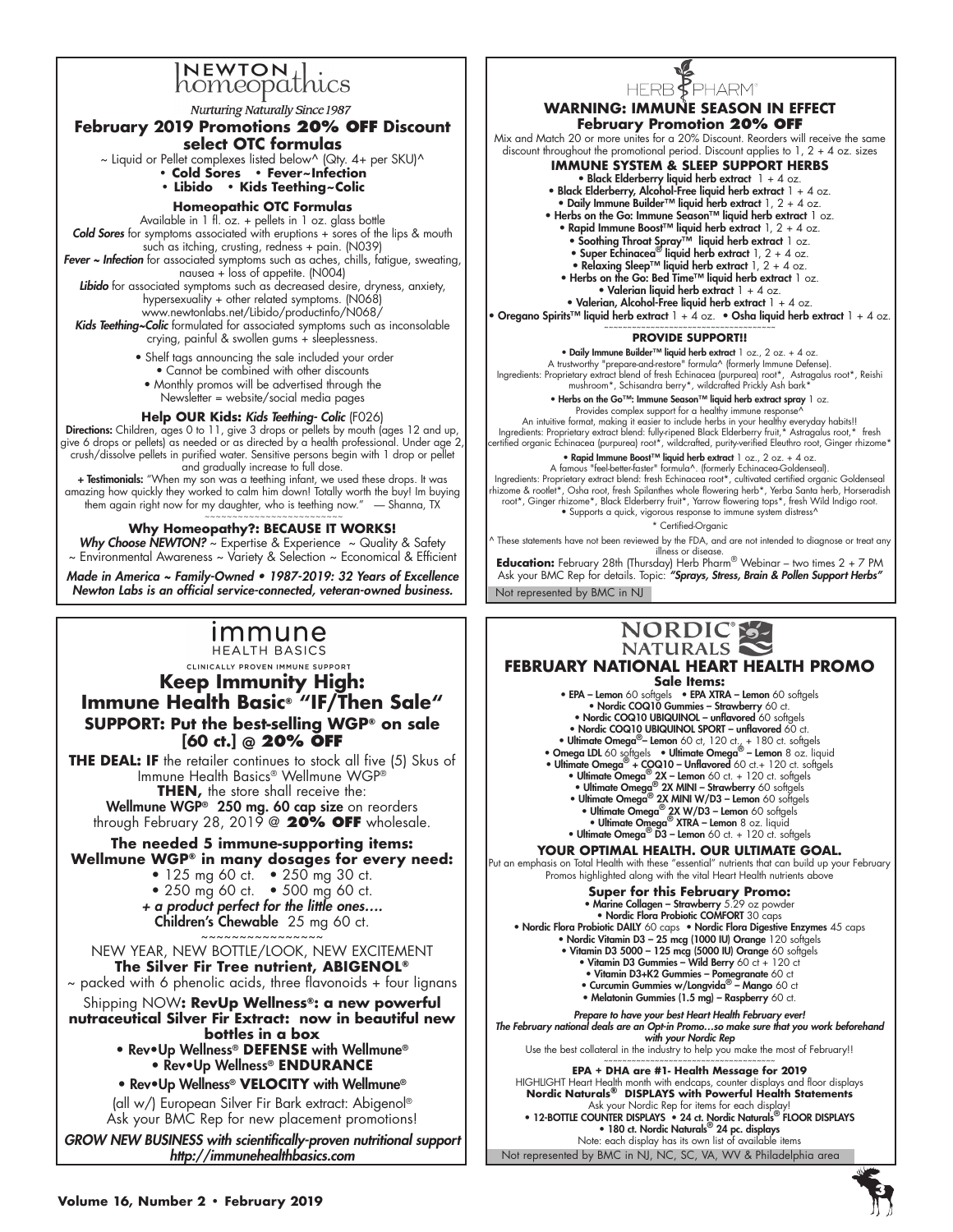# **V**ellinhand

# **LOOK at ALL these great Topical Solutions on Sale in February** ~~~~~~~~~~~~~~

**Better Bathing Naturally** 20 oz.

- Sea Bath: Ginger Detox™
- Sea Bath: Kiddie Calmer™ • Sea Bath: Oak & Ivy™
- New Mama® Tush Soothing Bath 32 oz.

*Super-appreciated Baby Shower Gift* ~~~~~~~~~~~~~~

# **Bathroom benefits!**

# • Body Wash Foamer: Minty Mischief

• Zero Zitz! ® Kreamy Kleanzer(s) 6 oz. \* Unscented \* Cease-the-Grease

\* Moisture Marvel

• Zero Zits!® Toners 6 oz. \* Original

\* Tea Tree \* Emergency Power ~~~~~~~~~~~~~~

# **Aromatherapy + Good Mood**

• Skin to Skin Intimate Lube 2 oz. • Sleep Rescue® 2 oz.

#### ~~~~~~~~~~~~~~ **Topical Action Remedies**

• Wart Wonder™: all options 2. oz. \* Delicate places

Regular strength

\* Super Potent

• Scabies\* and other\* Mites™ Oil - 2 oz. + Soap - 6 oz.

• FungiFree™ 4 step Kit that works naturally 1. Soap 2. Spray 3. Oil 4. Powder

# • Herpa Rescue™ *2-steps and Relief is Wellinhand* Spray - 2 oz + Soap Soother - 6. oz.

• Nit Kit™ one box: 2 oz. Each Nit 'Kit' includes a bottle of Nit Kit™ solution (2 oz.) w/detailed instructions, fine-toothed Medi-Comb + a 5x magnifier

# ~~~~~~~~~~~~~~ **February Promotions 10% OFF**

(products listed above) Must mention BMC Promotional Deal to get discount Direct orders: independent stores only thru 02/28

# TRANSFORM YOUR BODYCARE SECTION. PROVIDE SOLUTIONS TO RELEVANT CONCERNS.

*Topically Applied Herbal Answers*



# **OXYLENT® 2019 is the time**

• Invest in a new Oxylent® '5-in-1 Multi' Dumpbin Display: = 200 packets for \$100 *Create excitement!*

• Invest in the pre-fill Oxylent display, while supplies last: \***30% OFF** 5-in-1 Multi prepacked Shipper 24-box order

• prefilled: set price (no further discounts) All orders minimum for free shipping after discounts = \$200

**February Promotion ALL Canisters: all Flavors**

**Buy 2, Get 1 FREE** (1) 2 of one flavor canister/SKU means **1 free** with order

(2) then, **20% OFF** of reorder purchases of the canister

(3) minimum **10% OFF** must be passed on

#### • Sparkling Berries • Sparkling Mandarin

• Sparkling Blackberry Pomegranate Effervescent 5-in-1 Multi powder delivering vitamins, minerals, electrolytes, amino acids and antioxidants with easy absorption and fun flavor- without sugar! 6.6 oz. canister. 30-servings measuring scoop

included. Non-GMO. NO Sugar. No Gluten. *IMAGINE 2019 Kitchen décor with an Oxylent®*

*Canister shining present as the reminder of optimal health & good clean energy all day long*

DRINKOXYLENTBREATHELIFE™

# **TRILOGY® LINE DRIVE in February** WIN with that Valentine state of mind! **20% OFF LINE DRIVE or Full-size Gift with Purchase** ADVANCED Promo Signup & • Sales Tags with Discount REQUIRED for **Discount** • Buy-in dates through February 25th **Trilogy® GIFT TIME** 2019 Gift with Purchase Promotional **Options** (remember this Promo occurs 4x this year: 4 months!) Consumer offer: buy two (2) Trilogy products, and receive One (1) FRE GWP products are allocated as follows: (wholesale orders) \$300-\$499 = **6** GWP products \$500-\$999 = **12** GWP products \$1000-\$1499 = **27** GWP products max promo will be **60** free GWP products Gift products to offer to your customer, full-size • GWF Facial Exfoliant World Ocean Day • GWP Age Proof CoQ10 Booster Oil • GWP Deluxe Cleansing Set Ask your BMC Rep for more details

Please indicate preferred GWP items Buy-in dates through February 25th

# **ESSENTIAL FORMULAS**

*Ramp Up on Reg´Activ™*

**15% OFF^ for both SKUs: 6 ea. Reg´Activ™ Cardio & Wellness with ME3**

**6 ea. Dr Ohhira's Essential Living Oils™** ^Buy-in: February 1 - February 28

> Lactobacillus fermentum ME-3 Reg´Activ™ Cardio & Wellness™

Reg´Activ CARDIO WELLNESS™\* contains the revolutionary probiotic strain Lactobacillus fermentum ME-3. Studied for over 20 years, ME-3 has been found to support healthy glutathione levels in the cardiovascular system. Boost Glutathione levels and support a healthy GI tract with the active form of CoQ10 Ubiquinol\*

## Pure Plant Oils: offer the best for the Vegan Heart!

Dr Ohhira's Essential Living Oils™ EFAs derived from select Vegan oils + seeds. Oils are coldpressed + stable at room temperature: Rice Bran, Sunflower seed, Borage seed, Avocado seed, Perilla seed, Flax seed, Olive seed + Tea Seed An ideal balance of Linolenic Acid (Omega-3), Linoleic Acid (Omega-6, especially GLA) and Oleic Acid (Omega-9) from non-GMO plants and seeds: 60 vegan softgels: \$19.75/\$36.25 sale price @ 6 ea. \$16.80 ea.; deal @ 6

bottles ea. = \$100.80

\*These statements have not been reviewed by the FDA, + are not intended to diagnose or treat any illness or disease. -<br>~~~~~~~~~~~~~~

Follow on Twitter: @DrOhhiras and @It\_Takes\_Guts Dr. Ohhira's Probiotics® The Probiotic of Choice



**February Promotion 15% OFF^**

- ^ Direct, independent accounts only • LIP SCRUBS • LIP FOODS
	- **Lip Scrubs: three flavors:**  • Mint Lip Scrub • Vanilla Bean Lip Scrub • Brown Sugar Lip Scrub

*Achieve Baby Soft Lips naturally!* Exfoliate, moisturize & protect

• USDA Organic, non-GMO, Fair Trade-Certified Lip Scrubs.

- Made with 60% Fair Trade Certified™ sugar to exfoliate + polish
	- Organic coconut + olive oil + jojoba condition & protect
- 0.5 oz. glass jars with plastic lid. 6-pc display SRP. \$9.99/ea.<br>~~~~~~~~~~~~~~~~~~

# **\* Lip Food FOR WELL-FED LIPS**

*Three nutrient-dense, Organic Lip Balms from Eco Lips®* • beautiful satin .15oz lip balm tubes w large

- "overcap" • 20-ct. Gravity Feed displays: balm: wholesale \$2.09 SRP \$3.09
- Nourish Lip Food: w/spirulina blue green algae; Detoxifies & hydrates to soothe the lips: lemon
- Plump Lip Food: w/ chamomile + mushroom extracts; Invigorates & moisturizes for a smooth, full look: rosemary mint
- Protect Lip Food: w/ Vitamin C-rich Kakadu Plum oil; Fights free radicals that age the skin. Vanilla lavender • Not to be combined with any other discounts

*The Best Lip Balm for the World™ Organic & Fair-Trade Lip Care Eco Lips, Inc. I Marion, IA*

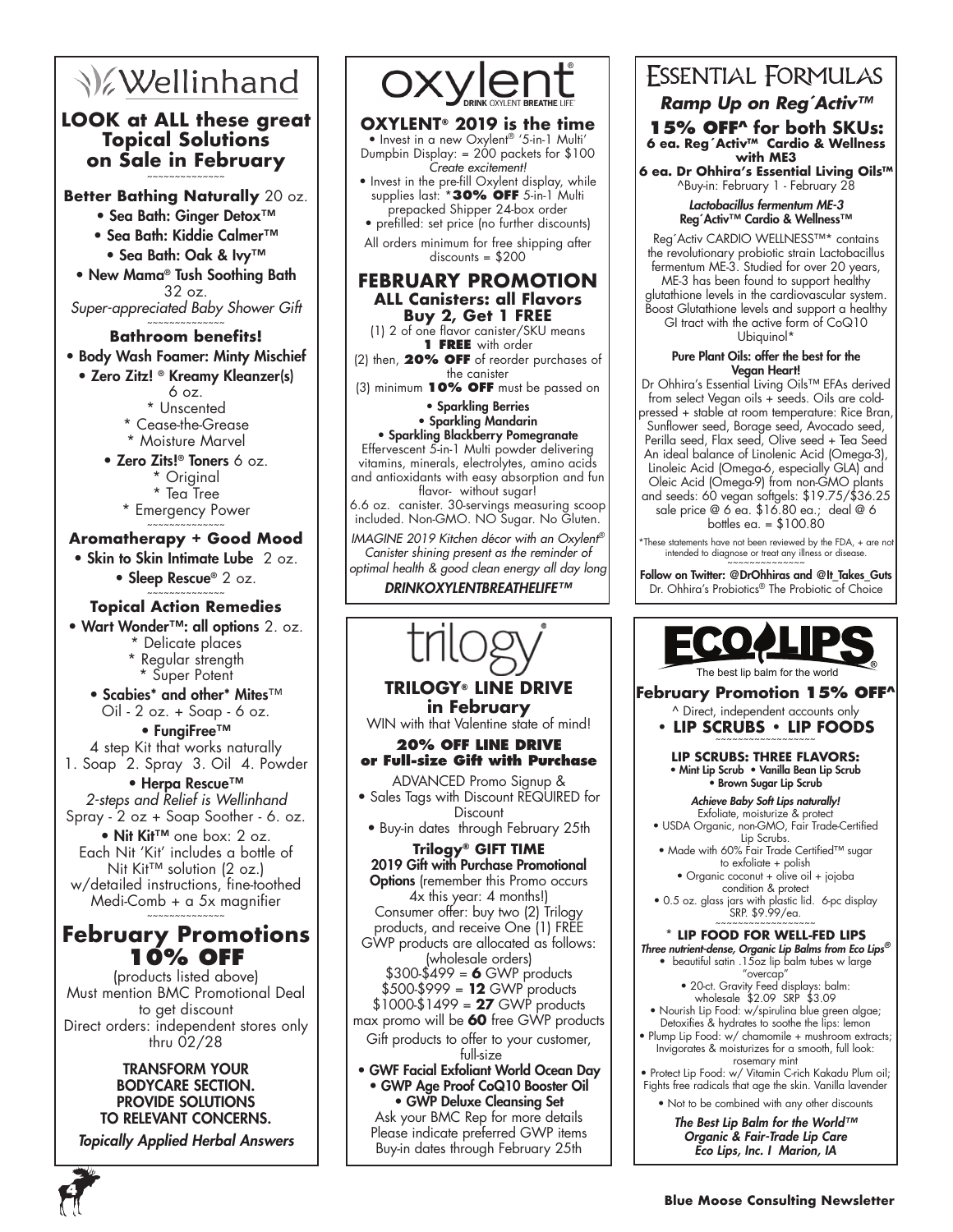

**February Deals**<br>A sweetheart deal celebrating the fresh new look of

**Bodyceuticals Vitamin C Facial Cream 25% OFF** Sale wholesale price \$11.63

**Calendula + Vitamin C Facial Cream** *Tone & Brighten. 100% Vegan* This fresh, organic aloe juice based whipped

facial crème contains high potency Vitamin C + antioxidants designed to tone & even out skin tone.

• Firms & plumps tissue, assists with age & sun spots

• Feels fresh  $+$  soothing on the skin

**Highlight Valentine's Month with these delicious flavor pairings:**  PROMO

**• Vanilla flavor set Promo**

1 Vanilla Lip Balm Display (12 ct.) + 4 ea. Vanilla + Avocado Body & Hair Oil

2 oz. set sale price = \$62.72 wholesale sale price **• Chocolate flavor set Promo**

1 Chocolate Lip Balm Display (12 ct.) + 4 ea. Chocolate BodyLove flavored

Massage Oil 3.5 oz set sale price = \$68.32 wholesale sale price

Promo codes to use when placing order to get discounts: code: 'BEMINE'

> *www.calendulaskincare.com www.bodyceuticals.net* www.facebook.com/Bodyceuticals



**EVERY STORE needs some Aloe Life!** Recommend a best-selling herbal; Create an Aloe Life®-dedicated set

**FEBRUARY 2018 Monthly Specials** Mix & Match, sale items listed below

**15% OFF 12-23 items minimum 20% OFF 24 items maximum**

**• Body Heat Vanilla Rub 7 oz. • Aloe Life® FiberMate Tablets 160 tabs**

^ discounts cannot be combined with other deals ^ discount good 02/01 through 02/28/2019

*Body Heat* topical Vanilla Rub with Aloe vera 7oz Supports penetrating, lubricating, warming action - soothing tired & sore muscles. Menthol, MSM, Whole Leaf Aloe Vera Juice, Arnica + other herbal extracts support the relief of tension & soreness due to athletic exertion, gardening, arthritic aches, shoulder, neck/back tension, old injuries, sore feet, daily stress + fatigue\*

*Aloe Life® FiberMate Tablets* 160 tabs: the best Natural Stool Softener in the natural channel. FiberMate tablets are a wholistic blend of vegetables + herbs, friendly intestinal probiotics (DDS-1 strain) providing whole food chlorophyll + healthy food fiber for healthy intestinal tract regularity\*. The ormula is free of psyllium, cascara, senna, oat, wheat bran o ground flax seeds: shoppers will gravitate to this non-irritating formula.

#### **PRODUCT NOTES:**

~ Wanna save everyday? -\$\$ buy smart. 72-piece orders always **15% OFF**. Expand your Aloe Life® set and find ways to drive extra business to earn that extra margin: Ask your BMC Rep how!

**Creating a Collagen-support section?**  Always stock vitamin C and Aloe Vera with your collagen products. Studies show that aloe vera alone can increase Type-1 Collagen in 30-90 days!\*

\*These statements have not been reviewed by the FDA, and are not intended to diagnose or treat any illness or disease.



# **EXCITING February 2019 Topical Promo**

Essence of Well Being® is selling to the health retail market we support you so the winning combination is **EWB-CBD**

"store favorite": Essence of Well Being®

**FEBRUARY PROMO apply it well** ALL Essence of Well Being® [EWB] topicals available for Promo Discount **MIX & MATCH**

**10 items = 10% OFF 20 items = 15% OFF**

**30 items = 20% OFF**

**• Topical CBD Hemp Cremes • Full-spectrum CBD Hemp Topical Balms**

Must ask for deals at time of placing order to receive monthly promo

^ Note that this is a 50%-margin line  $^{\wedge}$  Premium Partnership accounts get an additional **10% OFF**

# **Essence of Well Being® TOPICALS**

no outsourcing here: all products blended in-house in Santa Fe, New Mexico

^ the leading Aromatherapy line since 1986: 32 years of experience in formulary ^ therapeutic essential oils

*Discover the most powerful herb ever investigated: Essence of Well Being® full spectrum, organic CBD from hemp: http://www.ewbhemp.com/*

# **MushroomScience**

**CORDYCEPS** the best mushroom for Heart Health\* in February! Cordyceps Cs-4 extract - the most versatile *of all medicinal mushrooms.*

# **FEBRUARY PROMOTION\* 4 ea. = 10% 8 ea. = 15% 12 ea. = 20%**

the best-margin mushroom line Great Savings. Best Value + Best Results Distributing the only complete line of guaranteed potency mushroom supplements in North America.

~ not combined with other specials ~ must mention 'BMC February Promotion' when placing order

# **Cordyceps-Cs-4**

GET ENERGIZED + STAY ENERGIZED\* 1 capsule Cordyceps sinensis mycelium. 400 mg each 90 veg caps

Hot water extract 24% polysaccharides,

25% adenosine *Mushroom Science® Cordyceps Cs-4 provides this unique, studied and verified strain*

The result of years of research, after analyzing 100's of strains of Cordyceps mycelium, this product contains the same actives as the actual fruit body found in

the wild. Hot-water/alcohol extracts provide the immune health benefits normally associated with the medicinal mushrooms, but also provide a host of other

important health benefits including balancing the HPA axis + improving energy, stamina + endurance, if the adenosine + other nucleosides are present!\*

These statements have not been evaluated by the Food & Drug Administration. This product is not intended to diagnose, treat, cure or prevent any disease.



**February-March Promotion\***

2 months to promote these profitable products **The Bodycare Collection Jasmine & Clementine** 12 oz. bodycare. Clean & affordable (+ not through distribution) 50%-margin line • Shampoo • Conditioner • Massage & Body • Hand & Body Lotion • Shower Gel • Bath Salts 20 oz. *New!* Hand Soap including Pure Therapeutic Grade Essential Oil Blend Jasmine Oil (Jasminum grandiflorum), Clementine Oil,. Rose Maroc Oil, Sweet Orange Oil, Ylang Ylang Oil, Lemon Oil, Sweet Basil Oil, Chamomile Roman Oil (Anthemis nobilis) **Buy 3 ea. per SKU = 10% OFF**

# **Buy 6 ea. per SKU = 15% OFF Buy 12 ea. per SKU = 20% OFF** ~~~~~~~~~~~~~~~~~~

### **Aromaland Essential Oil February- March Promo**

**~10% OFF** in units of 3 ea.. (10 ml.) • CLEMENTINE Citrus clementina- Italy

• JASMINE 10% *Jasminum grandiflorum* in Jojoba oil • JASMINE 10% *Jasminum sambac* in Jojoba oil

# **~10% OFF** in units of 3 ea.

**Jasmine & Clementine glycerin bar soap** 4 oz. Attractive transparent hues made without synthetic dyes. Rich vegetable glycerin base with Sheabutter + Vitamin E, scented & enhanced with an exclusive blend of pure Essential Oils of Jasmine, Clementine & Rose.

**10% OFF** in units of 3 ea..**CANDLE SALE**<br>Romance with a little present:<br>• Vanilla Bourbon Tin Soy Candle 6 oz.



# **Go raw in 2019 Ask about new product placement deals. ReJUVOnate Yourself!**

## **ReJUVOnating Benefits:**

- Certified-Organic, Raw, Whole, Non-GMO Ingredients:
- Support a healthy Immune System • Improve Digestion • Increase Energy
- Help balance blood sugar levels • Rich in antioxidants, dietary fibers +
	- phytonutrients
	- Unbeatable taste that's all organic

*JUVO®*: Free of Gluten, Soy, Whey, Yeast, Nut, *Dairy + Preservatives. NO Artificial Flavors, Colors, Sweeteners & Stevia*

#### **Center-stage JUVO® 2019** The REASON is supporting Nutrient-dense Organic foods

#### The REASON is generating rejuvenating postbiotic metabolites!

Since 1999, JUVO Raw Whole Foods has been a product-leader in raw whole food meals. Convenience in health food. The JUVO Raw Replacement Meals are freeze-dried, fine powdered mixes of over 40 ingredients; fruit, berries, vegetables, fibers, sea vegetables & more. Three (3) focused full meals: for slimming; for healthy, convenient meals and a protein meal for sport.

*Premium plant based whole foods to optimize your nutrition. Oncologist formulated. The leader*  in Raw Foods for 20 years: USDA Organic. Gluten Free. ReJUVOnate Yourself!



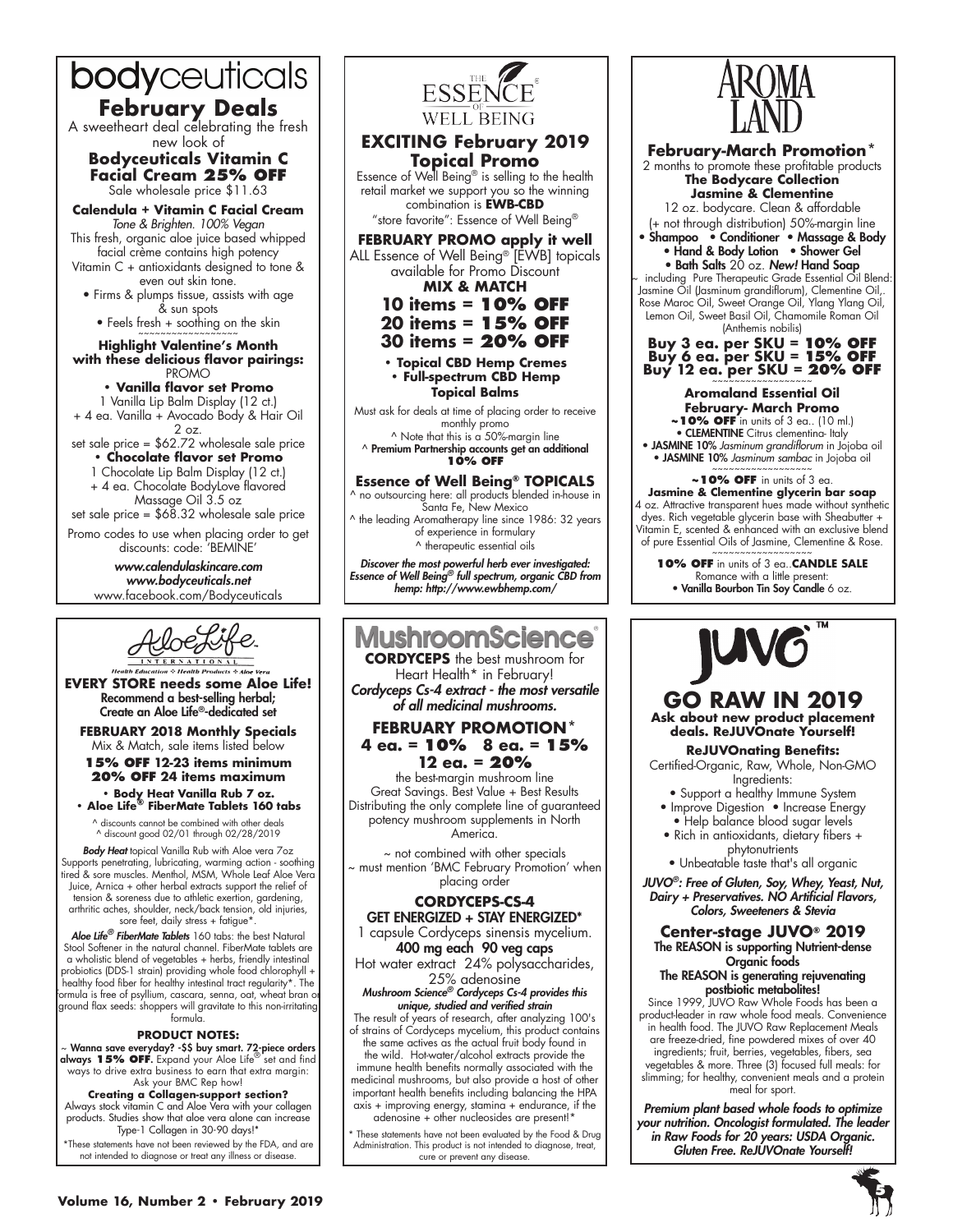#### **A Healthy Heart** *continued from page 2*

Health has all of these nutraceuticals as "main course" staples. The goal is the get the shopper to fill up their cart with each/all of these.

With that shout-out to those hard-working fats, I wish to expand YOUR mind to consider other nutrients as part of the essential package. While the research on just increasing Omega-3 consumption is outstanding, we all should consider the groundswell of new ideas and the development of new novel nutrients that deserve equal spotlight. Honestly, your Healthy Heart section is not complete without offering the fullest wholistic picture in your presentation. Omega-3s are critical, essential, foundational: and then—we continue to educate!

Hello heart: is your reader taking CoQ10 everyday for you? OK, I am gonna make my pledge today: I will take CoQ10 myself every day for the rest of the year…how about you?

I originally fell in love with CoO10 because it was the literal spark-plug of energy production: and I run on high-performance energy! As our industry introduced Ubiquinol as the active antioxidant form of CoQ10 and made both household names, the mainstream scientific community concurred that evidence shows that CoQ10 supplementation (in either form) is effective for heart conditions. Powerful stuff.

In some manner, I thought that these forms of CoQ110 would be the be-all/end-all of this oral-dose nutritive intracellular antioxidant nutrition. And then, along came the probiotic Me-3™. Here was a probiotic that made antioxidants, but not just any antioxidant: the body's most important antioxidant, glutathione. As Dr. Ross Pelton wrote in the June 2017 issue of the prestigious *Townsend Newsletter*, the presentation and the evidence on this probiotic— *Lactobacillus fermentum Me-3*™ signals a new era in Glutathione Therapy. We have gone to the heart of cellular health, and found a real gamechanger: a strain of probiotic bacteria that synthesizes glutathione.

## **Lactobacillus fermentum ME-3 Reg´Activ™ Cardio & Wellness™**

The line of these three newer products from Essential Formulas® immediately improves your Structure-Function sections! This product is arguably the most innovative product of the Century. So, let's test your confidence-meter in being able to "sell" the concept, merits and science of glutathione? (Yeah, for a bunch of people this may be a problem: and likewise, for the consumer as well: gluta-what..huh?!!?). Trust me, the decades-long singular study of this one strain of probiotics is rock-solid. Ask your BMC Rep for the whitepaper on this nutrient, and do a little research: if you work in natural health in the 21st Century, you should probably know of the function and promise of glutathione allostasis (what a concept, huh!?)—and viable supplementation! Glutathione is a multiple exclamation-point health superstar!!!!!!

Glutathione has long been called the "master cellular antioxidant" (nice name: easy to remember). The body's natural production of glutathione diminishes as one ages, and its production internally is dependent upon the availability of usable cysteine gained through the diet. The problem (and doubt about) glutathione supplementation was that the amino-acid based nutrient degraded quickly in the gut during digestion, so supplementation was always considered sketchy or undependable. Those days are now gone, thanks to the **Essential Formulas** *Reg´Activ*® line of products. Each product—*Reg´Activ® Detox & Liver Health™; Immune & Vitality*™; and *Cardio & Wellness*™—offers a superb way to get everyone

### **Celebrate Life! Celebrate Love!**  Prayers have tremendous energy



The Natural Products Movement lost one of its hardest workers, and most beautiful people on February10th when Joyce Barrows left this world and entered Heaven. A woman of Great Faith, Joyce also was the superwoman who made Bluebonnet

Nutrition® what they are today. Time eventually takes its toll, but Joyce will always be remembered as a wonderful woman who raised a remarkable family, and was a beautiful Mother and Devoted Wife. She will be greatly missed

gaining from a fountain of glutathione production in their body.\*

The *Reg´Activ® Cardio & Wellness™* provides a complete probiotic-based product supported and balanced by *L. Fermentum ME-3*, (60 mg.: equivalent 6 billion lactic acid bacteria), Ubiquinol (coenzyme Q10, Kaneka Nutrients QH™, 30 mg), N-acetyl-cysteine (30 mg.), Pantethine (16 mg.), Vitamins B1 + B6 (HCL) (2 mg. each), and Vitamin B12 (as methylcobalamin; 2 mcg.)—per two capsules. Cysteine: right there. Cofactors: added in.

This product provides cardio-wellness that was not available before. Glutathione is beneficial for every cell—very home—on that long and important cardio-superhighway. ME-3™ has over 20 years of study found to support healthy glutathione levels in the cardiovascular system.\* Antioxidant support, cellular balance: the prevention of lipid oxidation (how the product has become a best-seller in Europe).\* No optimal protocol for Cardio-support is complete if this solid glutathione-producing probiotic is omitted from the prescription or suggestion.

After optimal levels of the Omega-3s EPA/ DHA, this glutathione product probably offers even more promise than either of the CoQ twins. No need to consider that, though: it is easy to co-sell all these super heart-healthy nutrients in combinations from the most prestigious and trustworthy companies available globally. Learn how easily people will be excited to buy their CoQ10 (or Ubiquinol) in a softgel along with the best Omega-3s in the world. Highlight, promote and encourage purchase with making Nordic Naturals® *Ultimate Omega® + CoQ10* product a chosen "favorite" in your store. That way, you can smile as you gain better nutritional compliance with "the good stuff" for all the good people you service in your community. Stock both sizes: 60 + 120 ct.

Energy production: "The process by which the nutrients are converted into energy is called the energy metabolism. Coenzyme Q10 plays a central role in this complex biochemical transformation. It is active in the inner mitochondrial membrane where the Q10 substance is necessary to control the synthesis of **ATP** 

A human being cannot live without Q10. A total absence of Q10 would mean the end of our cellular metabolism resulting in instant death. A partial reduction in the rate of Q10 synthesis and absorption would lead to a significant loss of energy. Documented cases of fatigue and muscle pain have been observed in patients treated with cholesterol-lowering drugs that are known to decrease the body's synthesis of Q10".

Since with CoQ10, the more is the merrier for optimal health, there is no reason to

discourage two products with added CoQ10. So, if a person wants the benefit of 1100 mg of EPA/ DHA and 100 mg CoQ10 (ubiquinone) from two capsules (daily) of the Nordic *Ultimate Omega<sup>®</sup>* + *CoQ10* unflavored softgels, there is nothing to discourage additional higher dosing.

Per capsule, you get 50 mg of Ubiquinone from the Nordic product, and you get 15 mg of Ubiquinol from the *Reg´Activ*® product: what a nice, and advanced start. Omega-3 EPA/DHA, a viable source of Glutathione, and CoQ10 + Ubiquinol…in two products. Sell them together and offer a discount when both are purchased together: call it the CoQ10-package! Because you need all three of these cellular support nutrients. Good for the Cardio, Good for the Vascular: Good for every cell, and therefore good for the whole body! Foundational. Here is where to focus the attention on fats, and natural bacterially-fermented supplements.

To feed the cardio-system of the body, we next turn to equally important nutrients that fit more into the category of food-necessities. Our understanding of body-system management has catapulted forward as we now begin to understand more fully the actions, importance and benefits of Postbiotic Metabolites. This is not a new product, but it is an entire system of nutrition entirely dependent upon those good bacteria, the Probiotics, the food that they eat and the metabolites they generate from these actions. Wow, has the world changed. We now understand that—at a base level—we are what we eat, as long as we have a well-stocked probiotic biome. The possibilities for health needs to be considered anew.

So, we are covered with bacteria. They have myriad effects, actions and benefits in our body, and for our health. We want to carry as heavy a carriage of Good Bacteria as possible: as many as will be optimally beneficial! Probiotics generate Postbiotic Metabolites, and they play a principal role in the action of inflammation in our body. The heavy lift of our inflammatory pathways is manipulated to drive our immune system. This is a miraculous thinking-system: it protects us, saves us and participates in our recoveries throughout life. We are now one step closer to understanding it. Fats support immune communication through eicosanoids

*Eicosanoids are signaling molecules made by the enzymatic or non-enzymatic oxidation of arachidonic acid or other polyunsaturated fatty acids (PUFAs) that include the Omega-3 fatty acids*

We are now understanding that the Postbiotic Metabolites made by Probiotics perform a similar signaling for: our immune system, the function of the inflammatory pathways, and our body's tendency to seek homeostasis. Even for me, these realizations are just beginning to sink in; but think about it: how could any one thing fully regulate the massive activities of our immune system, and its ability to coexist with—& lasso—inflammation into handling so many bodily assaults and challenges. Yes, our immune system extends well beyond inflammatory responses; and yes, it does truly seem to center in the gut where the role of probiotics and their postbiotic actives are critical. We have recently been pronouncing that 70-80% of the human immune system is situated in the digestive tract, but maybe the emphasis should be tweaked to say that our immune system and the gut are very closely linked, and that a large part of the thinking occurs in the gut lining where bacteria filter information and the move it along the chain! A headquarters of the massive circulatory-system.

*What an expansive thought! "The immune system is inside your body, and the bacteria are outside your body." And yet continued on page 7*

**Blue Moose Consulting Newsletter**

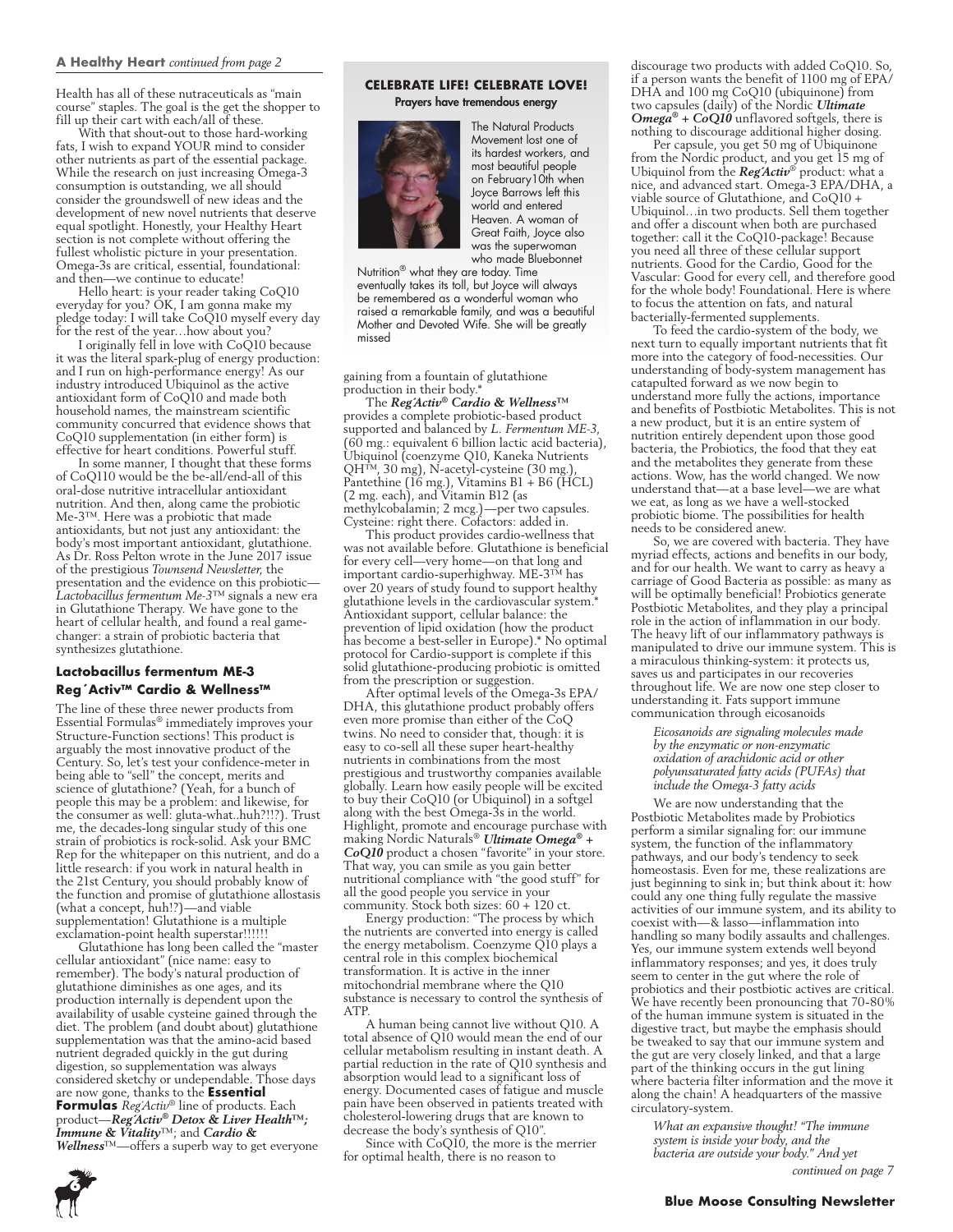*they interact. For example, certain cells in the lining of the gut spend their lives excreting massive quantities of antibodies into the gut. The Gut: Where Bacteria and Immune System Meet (www. hopkinsmedicine.org/.../the-gut-wherebacteria-and-immune-system-meet)*

This is all a wonderful orchestration of a living and thinking system, where bacteria and fats are principal musicians all playing critical instruments to create the harmony that is our own individual immune system as it plays out at any given time! We need to realize that a lot of what we need is not led by the raw material building blocks of bottled nutrition (although these nutrients are truly irreplaceable), but by fats, bacteria, electricity and the chemical responses that they all generate within the body. Someone may consider this liberating, but it actually means that our responsibilities are while actually more understandable—more serious and difficult. Many will not like to hear this, but our parents knew this, and told us from the beginning: we cannot afford to eat crap!

What does this all really mean? Well, where we have to change our thinking and strategy first is that Probiotics—their vitality and variety—are even more important (in this instance for heart health); and, just as importantly, that these necessary Probiotic good bacteria have to be fed good food to truly prove their worth.

Heart health. It all comes back to daily Probiotics, and magnificent and organic fibers. It is all about the foods that the good bacteria eat, and their main foods are fibers. While humans live off diets of fats and proteins and carbohydrates: probiotics do their thing with fibers. Prebiotic fibers are just the beginning: the future holds prescriptions of a colorful smorgasbord of beneficial fibers to feed the upgraded probiotics we populate our microbiome with. These fibers satisfy the good bacteria which in turn respond by creating potent Postbiotic Metabolites, and here is the big new news. Here is the core area, the place in the soil of our fields, were the magic emanates from. This is where microbiology will spend the next century. Here is the future of modern medicine. And Dr. Ohhira and his research team knew this first!

While the answer has long been there in the human diet through the culture of food fermentation, the scope of the realities of Postbiotic Metabolite nutrition are just now becoming clear. We had to stare at, and study and investigate Probiotics, and we eventually figured it out! Dr Ross Pelton R.Ph., Ph.D., CCN is probably the most fluent person on this emerging topic today. Any time you can attend one of his trainings on this subject, just know he is more clear on this new science than I am. But I now get it. THIS is natural medicine!

*Dr. Ohhira's Probiotics*® is the only whole food probiotic that supports the entire microbiome with prebiotics, probiotics, and postbiotics. Every other probiotic product on the market—the good ones and the mildly adequate one—are all at the wrong starting gate. Yes, they are some of the best options from modern nutritional supplementation, but they are woefully inadequate compared to what Dr. Ohhira's Probiotics® provide. Every manufacturer will have to reformulate and provide new generations of products to match Dr. Ohhira's, because this product alone today provides the delivery on the promise of what we all want Probiotics to do for human health! *Dr. Ohhira's Probiotics*® are a fermented whole food that contain probiotic bacteria (as we all should know, all fermented foods contain some degree of natural probiotics).

# **Stock up and Promote Heartily**

## **A Valentine's Present for Vegans + Vegetarians perfect for Healthy Heart Month**

*120 ct. Algal Omega™ by Nordic Naturals #1618 \$31.17/\$51.95*

Algae Omega™ gives vegetarians and vegans a great way to meet their daily recommended serving of omega-3 EPA+DHA.

- 715 mg total omega-3s, for a higher daily dose than comparable vegetarian options; one of the few algae oils with significant amounts fo EPA
- Made from sustainably-sourced microalgae, the original source of marine omega-3
- Non-GMO + hexane free. 3rd-party tested, surpassing the strictest international standards for purity & freshness. Certificates of Analysis are available upon request.
- Supports normal vision, heart and brain health, positive mood and immunity\*
- Certified 100% vegetarian by the American Vegetarian Association
- Supports normal vision, heart and brain health and immunity\*
- Certified 100% vegetarian by the American Vegetarian Association

• EPA: 195 mg, DHA 390 mg, Other Omega-3s 130 mg, Total Omegas 715 mg It can be difficult for vegans and vegetarians, especially, to get enough essential omega-3 fats from food alone. That's because vegetarian sources of omega-3 provide only ALA (alpha-linolenic acid), a precursor

to omega-3s EPA and DHA, which our bodies can't efficiently convert to the EPA and DHA they need. To get just 500 mg omega-3 EPA+DHA, you'd have to eat a 5-ounce bag of flax or chia seeds. That's<br>a lot of seeds to crunch! Nordic Naturals® Algae Omega™ gives you that same beneficial amount in two,

certified-vegetarian soft gels. Ingredients: algal oil (marine algae oil [Schizochytrium species], high-oleic sunflower oil, rosemary

extract, natural mixed tocopherol, ascorbyl palmitate); - soft gel capsule [modified cornstarch, glycerin, carrageenan, sorbitol, water, carob color]. No gluten, milk derivates or artificial colors or flavors.<br>Nordic Naturals® Algae Omega™ is the ideal vegetarian alternative to fish oil. Made from

microalgae, it offers a plant-based source of beneficial marine omega-3s EPA + DHA without the use of fish. While most algae oils are short on EPA, Algae Omega's unique combination of EPA & DHA is a pure, safe, and effective source of both of these essential fatty acids.

Dr. Ohhira created his three-year-minimum, fermented whole food vegetarian capsule products deliberately as a delivery system for Postbiotic Metabolites.

*Dr. Ohhira's Probiotic*® fermented whole foods generate over 400 identified Postbiotic Metabolites. Apples to oranges; every other product in your store is an isolated probiotic bacteria, grown differently, manufactured differently, mated at a later stage of production with a prebiotic fiber for an entirely different reason: and these products still are beneficial, powerful and good. (like a globe on a desk in a museum is similar to the entire galaxy in 3-D, but these products are still one of the most competent tools in our health food arsenal). Every store should be highlighting *Dr. Ohhira's Probiotics*® as foundational—as the only real way to agriculturally recolonize the naturally biodynamic soil of the human biome!

All those other Probiotics are not The Perfect Food that *Dr. Ohhira's Probiotics*® are! And for every other Probiotic that you can confidently recommend every day, each of those products will reach some desired level of completeness and desired benefit after those Probiotics have make the journey into the human gut, and established colonies and proliferated, and started responding to the fibers present in the body (whatever they may be) to begin to churn out the powerful Postbiotic Metabolites that are the real active foods that can create accelerated allostasis in our constantly evolving body systems.

Repeating, all these other Probiotics in your stores are excellent characters: they have potential and function, and uniqueness. But they are not complete: and they are not capable of immediately generating fruitful Postbiotic Metabolites—they are just not there yet. Commercial Probiotics do not become "your probiotics." We all have our own unique probiotic forensic fingerprint, and *Dr. Ohhira's Probiotic*s® most definitely create the environment for these innate bacteria (at least post-Birth) to regenerate and flourish. Good commercial bacteria are beneficial in creating a better microbiome system, but they will only begin to produce Postbiotic Metabolites after you feed them.

Our knowledge has advanced forward, and now the entire market will spend a decade

adjusting to meet and match these nutritional discoveries. Until then, sow the most critical acreage of your internal body chemistry with the most complete whole food available. And then add all those other wonderful Probiotics as seed for future beneficial health. Our paintboard for healing has just been greatly intensified.

If I have lost you, I apologize: it will continue to become clearer for you, as the knowledge advances. I may not be the best educator on these new truths, but I am one of the most fervent believers. Heart Health. This is all about Heart Health. Postbiotic Metabolites are the little actives that bring the whole system together. As eicosanoids spreading messages from fats that guide how the body's inflammatory system can work in the wide world of you: so too can Postbiotic Metabolites create the optimal conditions for the natural human body system to keep itself in balance. Nothing can be more beautiful for human potential!

But your Postbiotic Metabolite profile is only as good as the food that you feed it (the perfect foods for the Perfect Food). Colorful, organic, fiber-rich whole foods: exactly why the **JUVO**® Raw Meals were created! Americans are not just pathetically deficient in fiber—it may be our #1 nutritional deficiency—but we are lacking in a diversity of fibers. Maybe more than a pile of expensive isolated probiotic powders, a rich diversity of organic fibers will bring the goods needed to build microbiome diversity, helping to generate recurring generations of Postbiotic Metabolites and aiding your foundational health! We probably already have 100 trillion bacteria in the gut, and probably some variation of 500 different species are known to inhabit this world. The two missing pieces to the puzzle are lively beneficial probiotics and fiber-rich, nutrientdense foods: a return to the original foundation of the natural foods movement. JUVO® with *Dr. Ohhira's Probiotics*® is the Vanguard of a new post-Probiotic, Postbiotic Metabolite-driven health-care paradigm. Yes! Game changer. Your new, every-cart, contemporary, best-pick food choice essentials!

*Dr Ohhira's Probiotics*® are nutrient-dense whole foods: they naturally contain vibrant, usable natural antioxidants. The Circulatory System just gave a 65,000 mile smile.

 *continued on page 8*